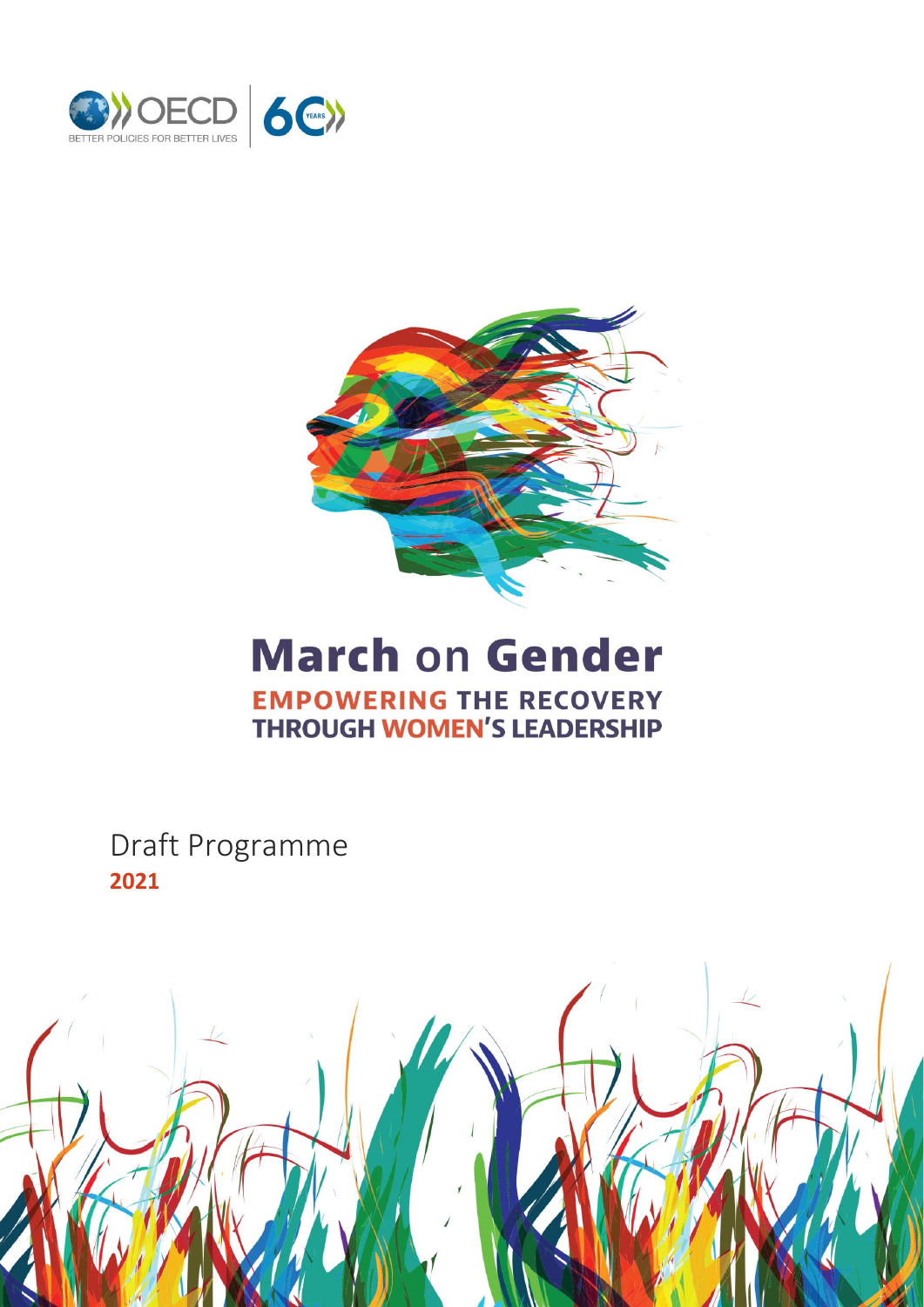# **Wednesday, April 28**

9.30 – 10.45 **ADVANCING WOMEN IN PRIVATE SECTOR LEADERSHIP: A G20/OECD REVIEW OF PROGRESS**

> This event will highlight the results of recent and ongoing collaboration between the OECD and the G20 Private Sector Alliance for the Empowerment and Progression of Women's Economic Representation (EMPOWER Alliance), which led to the recent publication of the report [Policies and Practices to](http://www.oecd.org/corporate/OECD-G20-EMPOWER-Women-Leadership.pdf)  [Promote Women in Leadership Roles in the Private Sector.](http://www.oecd.org/corporate/OECD-G20-EMPOWER-Women-Leadership.pdf)

> It will also provide the first public presentation and discussion of the preliminary findings on women in leadership from the 2021 OECD Corporate Governance Factbook (to be published in June 2021). The findings draw upon updated comparative data across all OECD and G20 members tracking progress in implementing policies and practices related to the participation of women on corporate boards and in senior management.

## **Welcoming remarks**

**Angel Gurría**, Secretary-General, OECD

#### **Introductory speaker**

**Elena Bonetti**, Minister for Families and Equal Opportunity, Italy

## **Panel speakers**

**Mathilde Mesnard**, Deputy Director, Directorate for Financial and Enterprise Affairs

**Gabriela Figueiredo Dias**, Chair, Portuguese Securities Commission and Vice-Chair OECD Corporate Governance Committee

**Tsukiko Tsukahara,** G20 EMPOWER Alliance Japan corepresentative, Kaleidist K.K.

Q&A

#### **Closing Remarks**

**Nicolas Pinaud, OECD Sherpa to the G7 and G20**

### **Moderator**

**H.E. Manuel Escudero**, Ambassador of Spain to the OECD (tbc)

**Register for the [Zoom session here](https://meetoecd1.zoom.us/webinar/register/WN_03cIwltJTBahG-X_e89rgA)**

#### **Open to public**

# **Contact:**

[emeline.denis@](mailto:emeline.denis@oecd.org) [oecd.org](mailto:emeline.denis@oecd.org) or [katrina.baker@](mailto:katrina.baker@oecD.org) [oecd.org](mailto:katrina.baker@oecD.org)